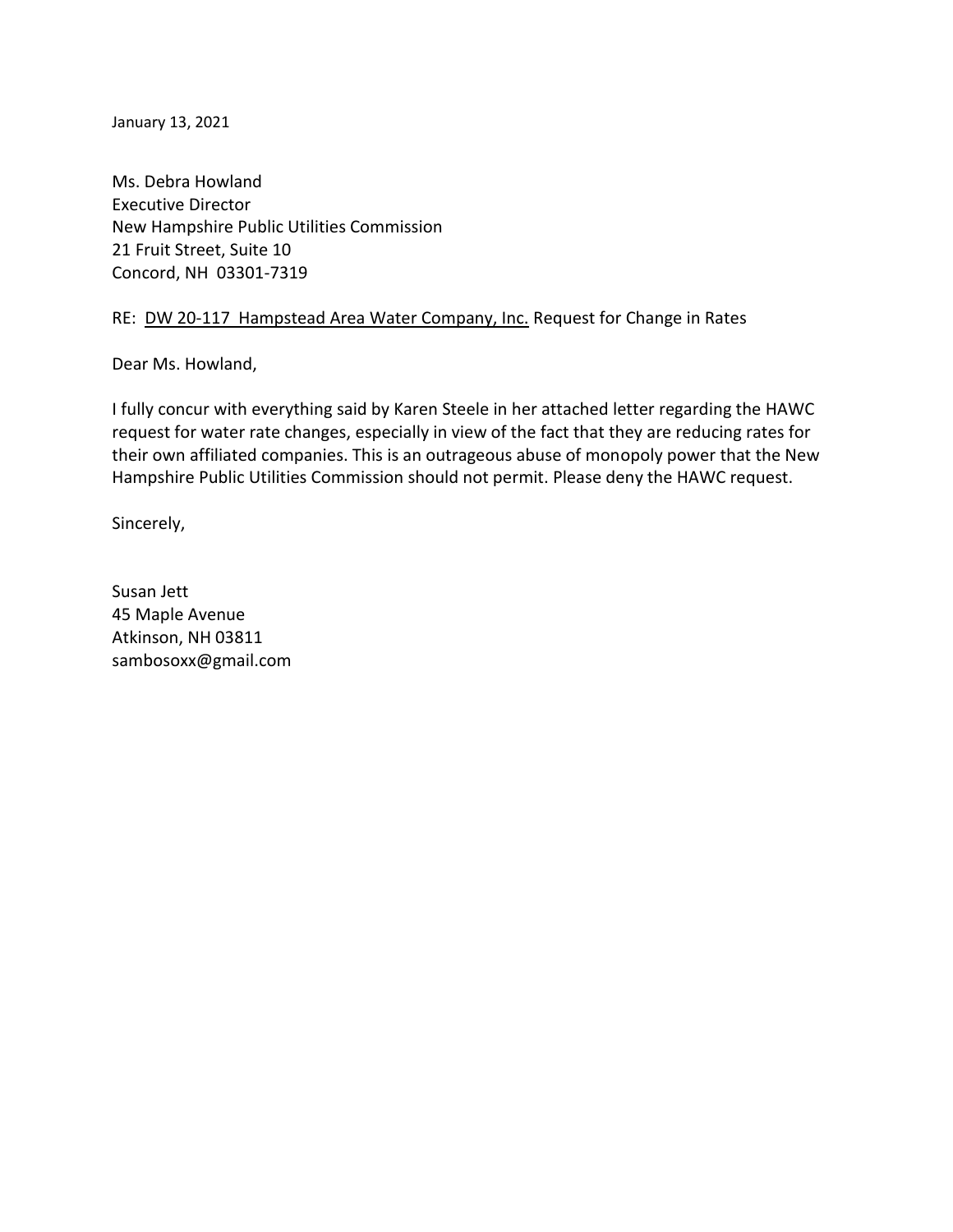January 4, 2021

Ms. Debra Howland Executive Director New Hampshire Public Utilities Commission 21 Fruit Street, Suite 10 Concord, NH 03301-7319

## RE: DW 20-117 Hampstead Area Water Company, Inc. Request for Change in Rates

Dear Ms. Howland,

As documented by NHPR, HAWC is the only example of a water company in NH that is owned by the same family that owns a building company.

"HAWC is a privately-owned utility that sells water to people in the region who don't have their own wells. About a third of Hampstead residents rely on HAWC for water. HAWC itself is owned by another private company: Lewis Builders Development, one of the state's biggest real-estate developers. This arrangement - between a company controlling water, and another invested in real-estate - is unique in the state of New Hampshire."

# **[https://www.nhpr.org/post/hampstead-residents-spar-private-utility-over-town-s](about:blank)[water#stream/0](about:blank)**

There are inherent conflicts of interest here that the PUC has not addressed. Lewis Builders Development Inc. (LBDI) wants to build "800 condos, a hotel and an entertainment complex" on the Atkinson Resort & Country Club (ARCC), so HAWC has incurred a lot of debt (\$3.5 million = \$892,000 for MSDC + \$1.1 million to expand water tank from 500K to 1 million gallons + \$1.5 million in CIAC Tax) to provide water to these sister organizations. HAWC, LBDI, and ARCC are all owned by the Lewis/Morse family. This debt should be paid for by ACRR & LBDI and NOT passed down to the towns of Atkinson and Hampstead (current request is a 609.5% increase on fire hydrant maintenance) nor onto their current ratepayers (current request is 65% increase).

"In Atkinson, Lewis Builders Development, Inc. (Lewis Builders), has requested gas service from Northern at the main club house of the Atkinson Country Club, as well as to the first phase of a planned development consisting of 288 condominium units in 9 buildings. According to Lewis Builders, additional condominiums are scheduled to be built over a 5-year period, from 2018 to 2022, in multiple phases of an overall development plan that ultimately will include 800 condominium units, a hotel, and an entertainment complex."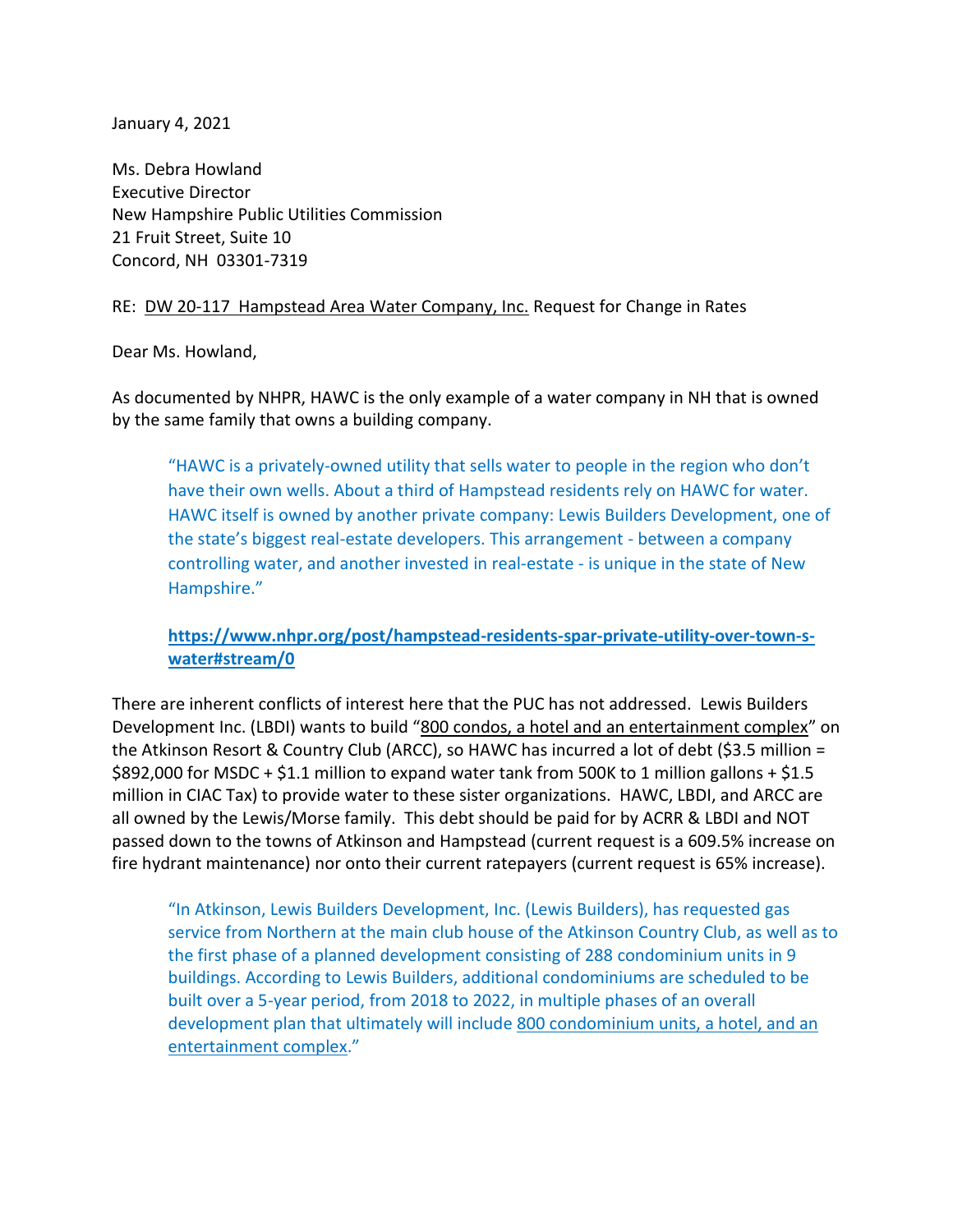# **[https://www.puc.nh.gov/Regulatory/Orders/2018orders/26178g.pdf](about:blank)**

|                                                 |                         |                  |    |                 |            | Hampstead Area Water Company |
|-------------------------------------------------|-------------------------|------------------|----|-----------------|------------|------------------------------|
| Schedule 5                                      |                         | DW 20-117        |    |                 |            |                              |
| Page 1 of 1                                     |                         | Schedule DF 5    |    |                 |            |                              |
|                                                 |                         | November 3, 2020 |    |                 |            |                              |
| Hampstead Area Water Company                    |                         |                  |    |                 |            | Draft                        |
| Current & Proposed Rates                        |                         |                  |    |                 |            | Page 6 of 8                  |
| <b>Rates</b>                                    |                         | <b>Current</b>   |    | <b>Proposed</b> | Percent    |                              |
| <b>Water Rates</b>                              |                         | <b>Rates</b>     |    | <b>Rates</b>    | Change     |                              |
| <b>Customer Charges (Billed Monthly)</b>        |                         |                  |    |                 |            |                              |
| 5/8"                                            | s                       | 10.00            |    | 16.33           | 63.3%      |                              |
| 3/4"                                            |                         | 20.00            |    | 38.17           | 90.9%      |                              |
| 1"                                              |                         | 30.00            |    | 74.59           | 148.6%     |                              |
| 11/2"                                           |                         | 60.00            |    | 147.41          | 145.7%     |                              |
| 2 <sup>n</sup>                                  |                         | 100.00           |    | 191.11          | 91.1%      |                              |
| <b>Volumetric Charges</b>                       |                         |                  |    |                 |            |                              |
| Per Ccf                                         | $\overline{\mathbf{s}}$ | 6.11             | s  | 9.31            | 52.4%      |                              |
| Residential - Tier 1                            |                         | 6.11             |    | 6.83            | 11.8%      |                              |
| Residential - Tier 2                            |                         | 6.11             |    | 10.24           | 67.6%      |                              |
| Non-Residential                                 |                         | 6.11             |    | 9.31            | 52.4%      |                              |
| <b>Fire Rates</b>                               |                         |                  |    |                 |            |                              |
| <b>Public Fire Protection (Billed Annually)</b> |                         |                  |    |                 |            |                              |
| Per Hydrant                                     |                         | \$200.00         |    | \$1,419.00      | 609.5%     |                              |
| <b>Annual Availability</b>                      |                         | 2,000.00         |    |                 | $-100.0\%$ |                              |
| Private Fire Protection (Billed Monthly)        |                         |                  |    |                 |            |                              |
| 11/2"                                           | $\mathbf{s}$            | 8.33             | \$ | 2.98            | $-64.2%$   |                              |
| 2"                                              |                         | 16.67            |    | 6.35            | $-61.9%$   |                              |
| 3"                                              |                         | 33.33            |    | 18.46           | $-44.6%$   |                              |
| 4"                                              |                         | 50.00            |    | 39.33           | $-21.3%$   |                              |
| 6"                                              |                         | 125.00           |    | 114.26          | $-8.6%$    |                              |

**Page 40 [https://www.puc.nh.gov/Regulatory/Docketbk/2020/20-117/INITIAL%20FILING%20-](about:blank) [%20PETITION/20-117\\_2020-11-](about:blank)**

**[24\\_HAWC\\_INTERNAL\\_FINANCIAL\\_RPTS.PDF?fbclid=IwAR3mQ1ig20\\_S\\_nFxRiI8Fi-](about:blank)[MUqFC4xOIPpyLqEEQDBu-wZ188Yk\\_k06NPWk](about:blank)**

The current 72 customers with pipes larger than 5/8" rates would increase by 90% to 149%, some of whom are town buildings like Atkinson's Kimball Library, again passing costs down to all town residents.

Also stunning is that with these massive increase requests, HAWC is recommending significantly LOWER rates for Private Fire Protection. Lowering rates on their own sister-company's condos while increasing rates on residents and rate payers in an incredible conflict of interest that the PUC must address.

Per HAWC's 2019 Annual Report, 19% (1,299 of 6,767) of Atkinson residents have water supplied by HAWC. The rest of us have private wells. I have read other docket documents where the PUC thinks it is acceptable to pass along massive debt to the town and thus its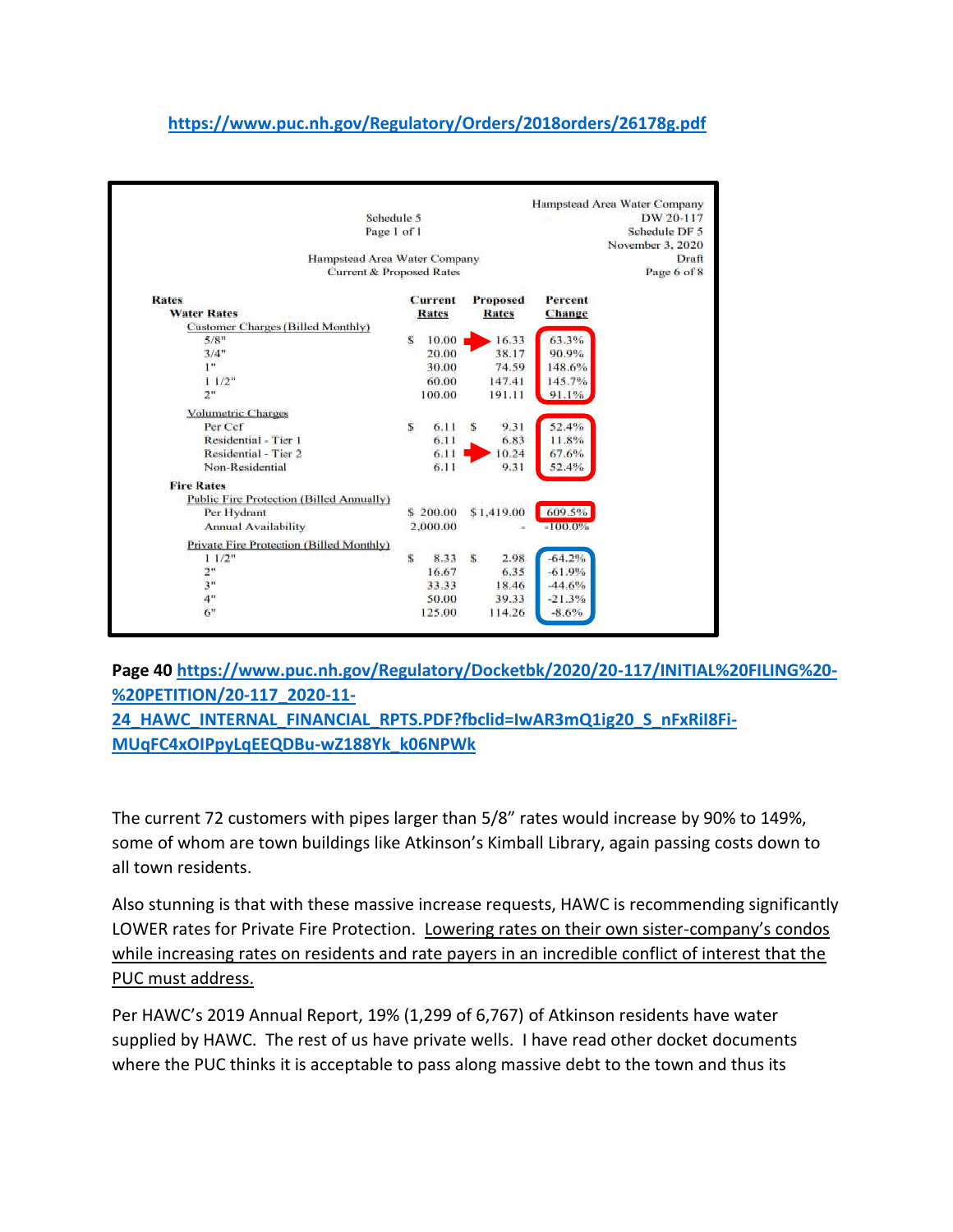residents through obnoxiously large increases in fire hydrant maintenance fees. Over 609% increase is mind-blowing.

What the town pays for fire hydrant maintenance should be reasonable and customary and based on the actual cost to support the service. It should not be a means for the water company to recoup costs onto a larger entity, the town, and thus its taxpayers. There is no reason why over 80% of Atkinson residents should be subsidizing HAWC, Lewis Builders and the Atkinson Resort & Country Club.

#### Annual Report of Hampstead Area Water Co, Inc.

Year Ended December 31, 2019

#### A-6 LIST OF TOWNS SERVED

List by operating divisions the towns served directly, indicating those in which franchise is for limited area by an asterisk (\*) after name. Give population of the area and the number of customers.

| Line<br>No.               | Town                                                                                         | Population<br>of Area                     | Number of<br><b>Customers</b>   | Line<br>No.                | Town                | Population<br>of Area | Number of<br><b>Customers</b> |
|---------------------------|----------------------------------------------------------------------------------------------|-------------------------------------------|---------------------------------|----------------------------|---------------------|-----------------------|-------------------------------|
|                           | Hampstead, N. H.<br>Sandown, N.H.<br>Danville, N.H.<br>Chester, N.H.<br>Noltingham, N. H.    | 8,626<br>6,395<br>4,508<br>5,012<br>5,041 | 1,338<br>272<br>186<br>59<br>19 | 16<br>17<br>18<br>19<br>20 | Sub Totals Forward: | 90,809                | 3,857                         |
| 8                         | E. Kingston<br>Kingston, N.H.<br>Atkinson, N.H.                                              | 2,466<br>6,061<br>6,767                   | 120<br>117<br>1,299             | 21<br>22<br>23             |                     |                       |                               |
| 9<br>10<br>11<br>12<br>13 | <b>ISalem, N. H.</b><br>Plaistow, N.H.<br>Newton, N. H.<br>Fremont, N. H.<br>Strafford, N.H. | 26,673<br>7,571<br>4,947<br>4,742         | 86<br>75<br>114<br>150<br>42    | 24<br>25<br>26<br>27<br>28 |                     |                       |                               |
| 14                        | 15 Sub Totals Forward:                                                                       | 90,809                                    | 3,857                           | 29                         | 30 Total            | 90,609                | 3,857                         |

[https://www.puc.nh.gov/Water-Sewer/Annual%20Reports/2019/2019-GasWater-](about:blank)[AnnualReport-Hampstead-Area-Water-Company.pdf](about:blank)

Schedule A-6 List of Towns Served: Customers = 3,857

| o Atkinson  | $= 1,299$                                                   |
|-------------|-------------------------------------------------------------|
| ○ Hampstead | $= 1,336$                                                   |
| ⊙ Other     | = 1,222 (from 11 other towns, not interconnected, therefore |
|             | cannot benefit from Pipeline or all the debt incurred)      |

As a PUC regulated company, the PUC approved the debt that is not in the interest of the ratepayers or the residents of Atkinson and Hampstead (the only 2 towns with fire hydrants maintained by HAWC). PUC approved the debt for future water users, condo owners on the Atkinson Resort & Country Club.